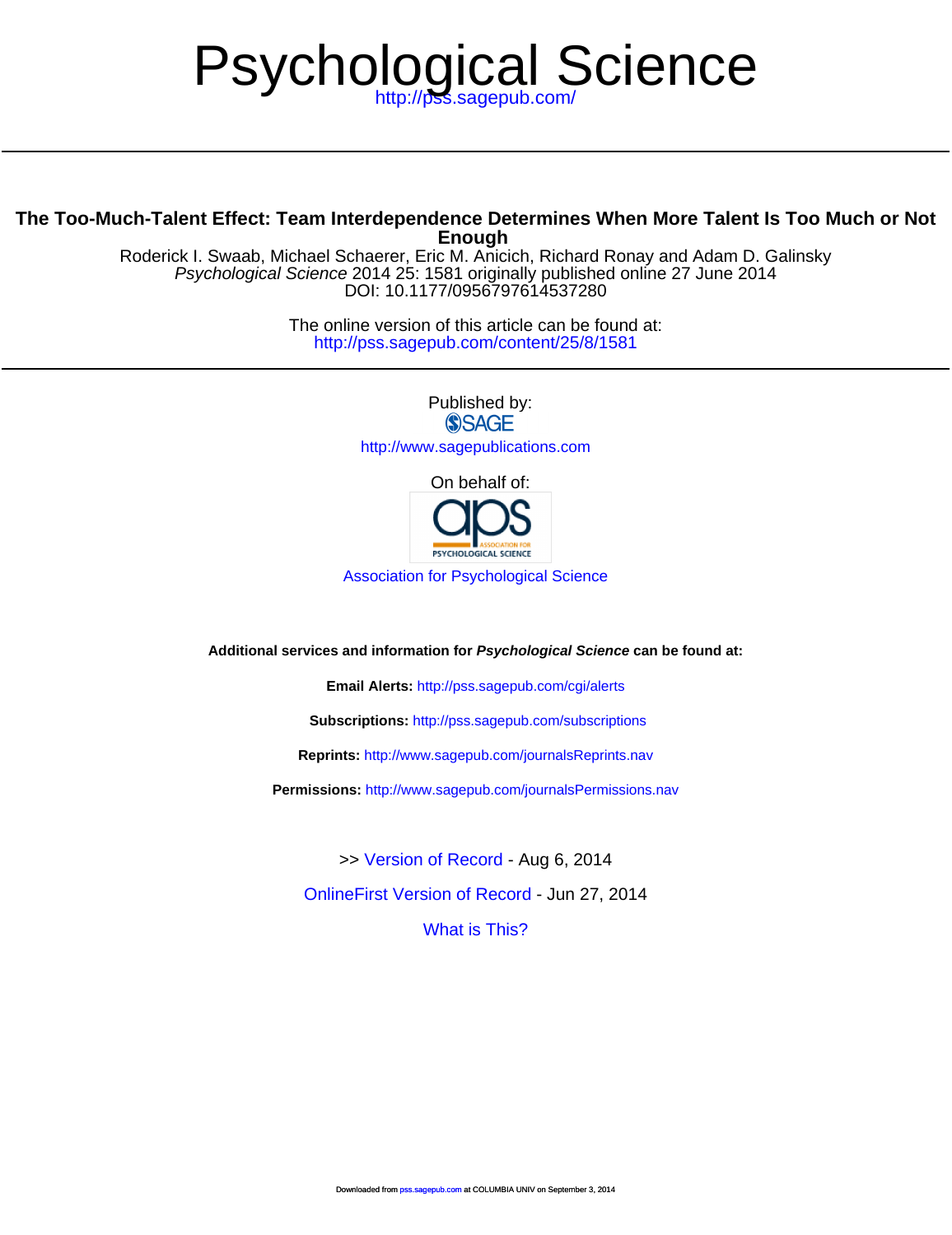

## The Too-Much-Talent Effect: Team Interdependence Determines When More Talent Is Too Much or Not Enough

Psychological Science 2014, Vol. 25(8) 1581–1591 © The Author(s) 2014 Reprints and permissions: sagepub.com/journalsPermissions.nav DOI: 10.1177/0956797614537280 pss.sagepub.com





### Roderick I. Swaab<sup>1</sup>, Michael Schaerer<sup>1</sup>, Eric M. Anicich<sup>2</sup>, Richard Ronay<sup>3</sup>, and Adam D. Galinsky<sup>2</sup>

<sup>1</sup>Organisational Behaviour Area, INSEAD, Fontainebleau, France; <sup>2</sup>Management Department, Columbia University; and <sup>3</sup>Department of Social and Organizational Psychology, VU University Amsterdam

#### Abstract

Five studies examined the relationship between talent and team performance. Two survey studies found that people believe there is a linear and nearly monotonic relationship between talent and performance: Participants expected that more talent improves performance and that this relationship never turns negative. However, building off research on status conflicts, we predicted that talent facilitates performance—but only up to a point, after which the benefits of more talent decrease and eventually become detrimental as intrateam coordination suffers. We also predicted that the level of task interdependence is a key determinant of when more talent is detrimental rather than beneficial. Three archival studies revealed that the too-much-talent effect emerged when team members were interdependent (football and basketball) but not independent (baseball). Our basketball analysis also established the mediating role of team coordination. When teams need to come together, more talent can tear them apart.

#### Keywords

cooperation, social interaction, open materials

Received 12/7/13; Revision accepted 4/19/14

I have players playing in Ligue 1, others in big clubs playing in the Champions League. The more I have, the better it is.

> —French national-team coach Didier Deschamps, denying that the crux of his team's poor performance during the World Cup qualification stage was a lack of talent (FIFA, 2013)

Didier Deschamps's quote reflects a widely held belief that top-talented individuals are the key to performance of teams, organizations, and even entire societies. This faith in the power of higher and higher levels of talent to produce ever-better performance drives groups to fiercely compete to attract the most talented individuals. Surveys across industries and countries find that organizations identify talent attraction as their top priority (Chambers, Foulon, Handfield-Jones, Hanklin, & Michaels, 1998; Ready & Conger, 2007). These practices are presumably

based on the belief that more talent is better, and that the relationship between talent and team performance is linear and monotonic. The current research tested the validity of this widely held intuition. Does bringing together the most talented individuals always produce the best performance?

We propose that these widespread intuitions about talent and team performance are not uniformly accurate. Specifically, we argue that more talent often facilitates team performance—but only up to a point. Beyond this point, the marginal benefits of more talent will decrease and eventually turn into detriments. That is, at some point there will be too much talent, which will impair

Corresponding Author:

Roderick I. Swaab, Boulevard de Constance 77305, Fontainebleau, France E-mail: roderick.swaab@insead.edu

Downloaded from [pss.sagepub.com](http://pss.sagepub.com/) at COLUMBIA UNIV on September 3, 2014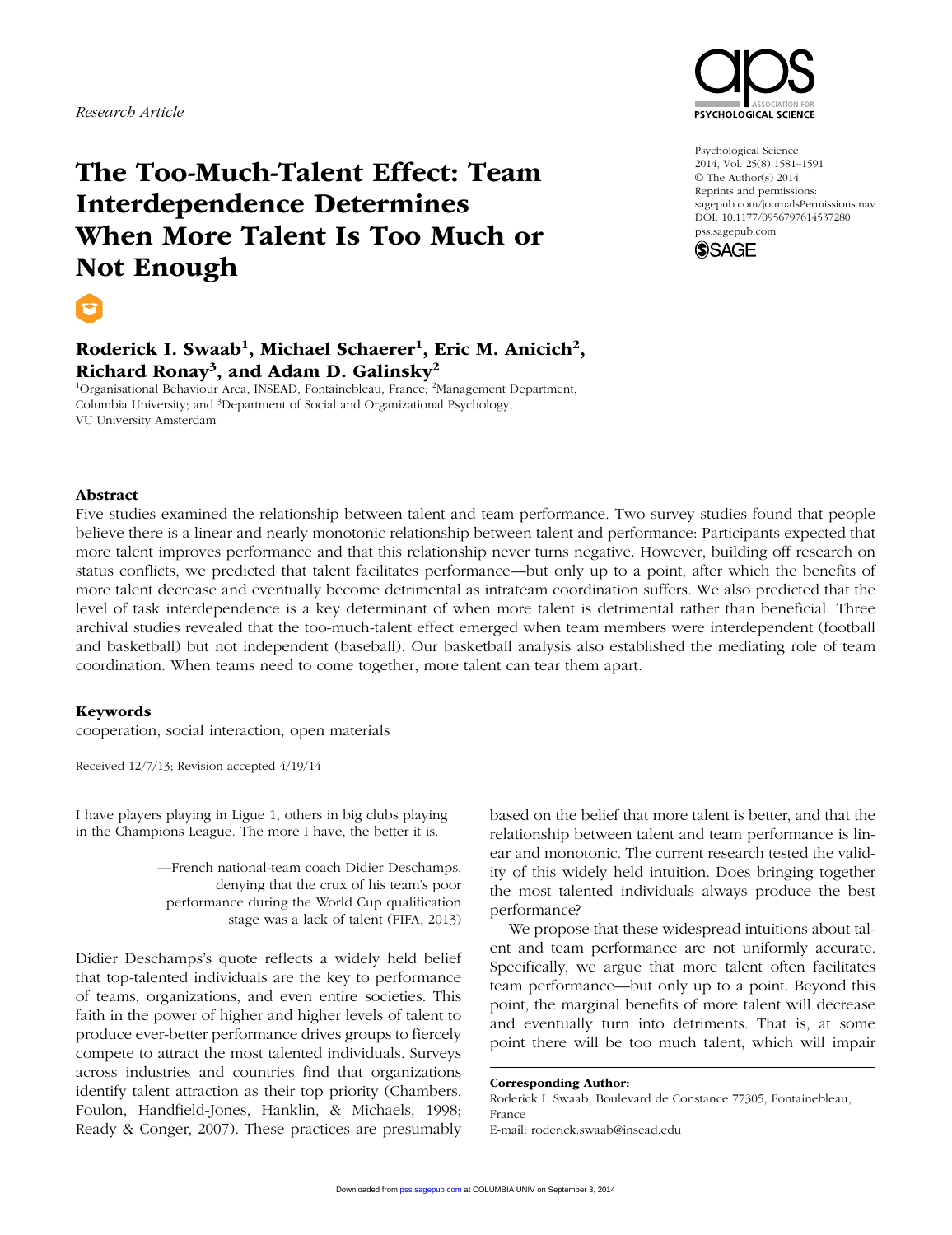team performance. In the current article, we present evidence for this too-much-talent effect, establish when more talent will be detrimental rather than beneficial, and demonstrate why this effect occurs.

#### The Too-Much-Talent Effect

In formulating our too-much-talent hypothesis, we drew from the hierarchy literature, which predicts that teams with too many dominant individuals produce disputes over within-group authority and status that ultimately undermine performance (Bendersky & Hays, 2012). We define teamwork as "people working together to achieve something beyond the capabilities of individuals working alone" (Marks, Mathieu, & Zaccaro, 2001, p. 356). Status competition within teams can lead individuals to focus their attention on jostling for intragroup rank rather than on directing their efforts toward coordination and team performance (De Dreu & Weingart, 2003). Indeed, status competition can lead individuals to actively undermine fellow team members' efforts so as to advance their own standing within the group hierarchy (Greer, Caruso, & Jehn, 2011; Overbeck, Correll, & Park, 2005; Porath, Overbeck, & Pearson, 2008). For example, Groysberg, Polzer, and Elfenbein (2011) found that having a high proportion of high-status members can negatively affect the performance of financial research teams. Likewise, Ronay, Greenaway, Anicich, and Galinsky (2012) demonstrated that teams composed exclusively of high-testosterone individuals experienced reduced performance because group members fought for dominance. Similar findings have been observed in the domain of poultry science: Having too many dominant, high-egg-producing chickens in a single colony reduces overall egg production as a result of intense conflicts (Muir, 1996). In the absence of a clearly defined pecking order, energy that would normally be steered toward intrateam coordination and performance is diverted toward jockeying for dominance.

Although status, dominance, testosterone, and chickens' egg-laying capacity may correlate with talent (i.e., one's ability to consistently perform a task at very high levels), past research does not directly address the question of whether more talent might ironically decrease team performance. The goal of the current research was therefore to answer whether, when, and why high levels of talent may reduce team performance.

#### Task Interdependence and Coordination

We propose that the too-much-talent effect emerges because status conflicts can impair team coordination, "the process of managing dependencies among activities" (Malone & Crowston, 1994, p. 87). One factor that influences whether coordination is necessary for teams to perform well is the degree of task interdependence, defined as "the extent to which team members cooperate and work interactively to complete tasks" (Stewart & Barrick, 2000, p. 137). When task interdependence is high, team members must coordinate their behavior to successfully complete their task while competing with other teams (Wageman, 2001). However, when task interdependence is low, each individual's talent contributes additively to the team's outcome (Frank, 1985), and thus less coordination among team members is required.

Given that prior research has not explored whether task interdependence moderates the relationship between talent and team performance, an additional goal of the current research was to examine whether the too-muchtalent-effect emerges only in interdependent tasks, and not in independent tasks. We predicted that this effect would occur only in contexts in which task interdependence is pronounced. Conversely, for independent tasks, we predicted that the relationship between talent and team performance would never turn negative and that more talent would consistently lead to better performance.

#### Overview of the Current Studies

We tested whether, when, and why the relationship between talent and team performance turns negative. We conducted five studies, using a combination of survey and archival methods. Studies 1a and 1b involved surveys that gauged lay perceptions of the relationship between talent and team performance. In Study 2, we examined real-world data from national football (soccer) teams to test the actual impact of talent on team performance during the qualification for the 2010 World Cup in South Africa and the 2014 World Cup in Brazil. The football data allowed us to establish that more talent has decreasing marginal benefits, and that there is a point at which more talent becomes too much talent. To test our proposal that impaired intrateam coordination underlies the too-much-talent effect, in Study 3 we replicated Study 2 in the context of the National Basketball Association (NBA) and explored whether decreasing levels of intrateam coordination mediated the relationship between high levels of talent and reduced on-court performance. To test whether the impact of talent on team performance would not turn negative in relatively independent tasks, in Study 4 we examined the role of talent in Major League Baseball (MLB). Prior research suggests that baseball depends far less on coordination and task interdependence than basketball does (Bloom, 1999; Halevy, Chou, Galinsky, & Murnighan, 2012). Therefore, we predicted that the relationship between talent and baseball teams' performance would not turn negative.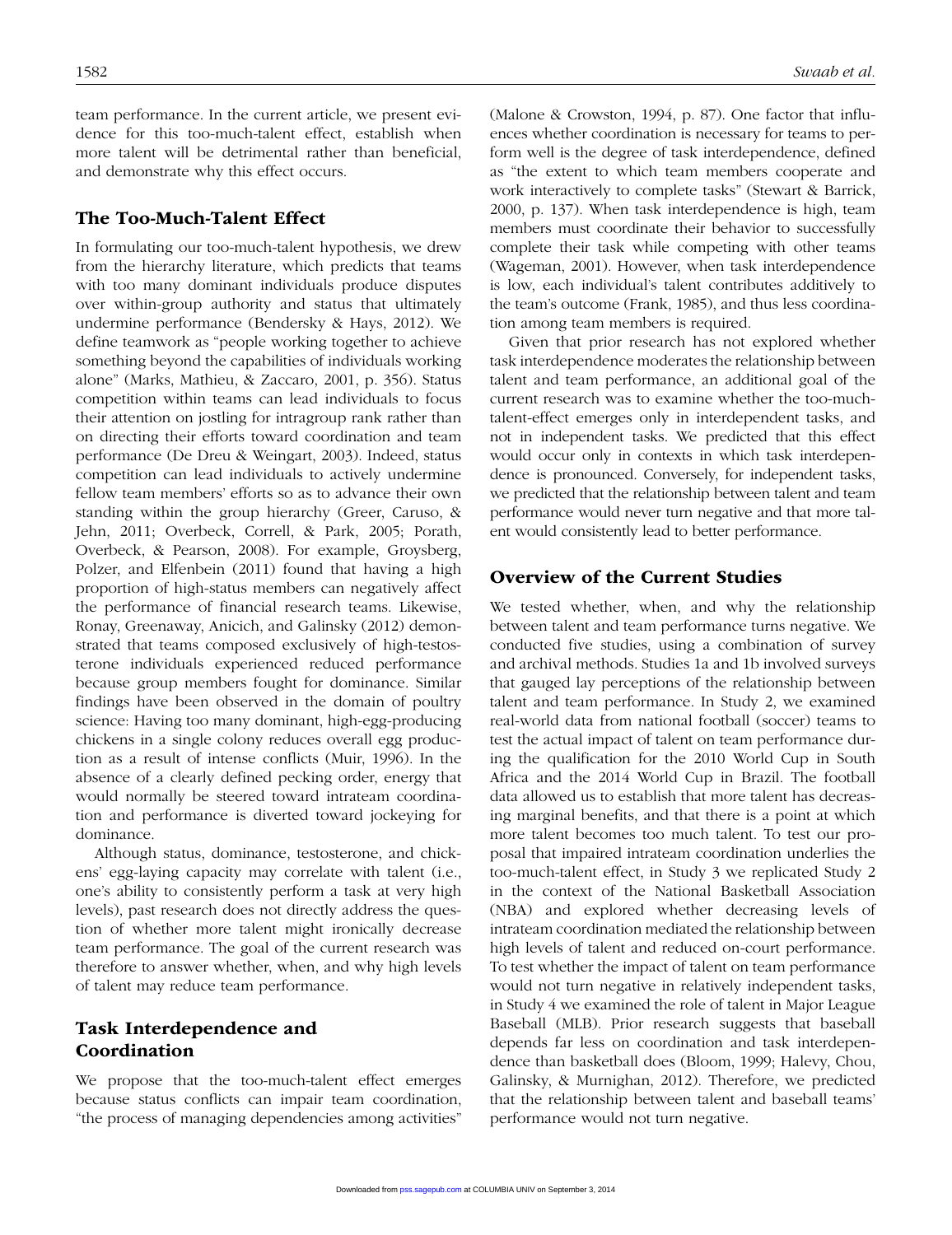

Fig. 1. Results from Study 1a: predicted performance of a firm as a function of its percentage of top-talent employees.

#### Study 1: Lay Beliefs About the Relationship Between Top Talent and Performance

#### *Study 1a*

*Method.* In our first study, we examined whether people believe that the relationship between top talent and team performance is linear and monotonic. Thirty-seven participants (21 men; mean age =  $33.92$  years,  $SD = 11.75$ ) predicted the success of a firm on the basis of the firm's percentage of top-talented employees. We determined our sample size in advance. Participants were asked to indicate how well they expected the firm to perform  $(1 =$ *very poor performance*, 10 = *very good performance*) if it had a 10% level of top-talent concentration, a 20% level, and so on up to 100%.

*Results.* Expectations of the firm's performance increased monotonically as a function of the percentage of toptalent employees. Expected performance was highest (*M* = 9.76, *SD* = 0.80) between 90% and 100% top talent. Note that participants did not believe that the effect of talent would ever turn negative (see Fig. 1).

#### *Study 1b*

*Method.* In our next study, 37 participants (25 men; mean age =  $32.49$  years,  $SD = 10.16$ ) assumed the role of a national football (soccer) team manager and selected the combination of players that would maximize their team's chances of winning an international competition. We determined our sample size in advance. (Two participants failed an attention check and were omitted from the analyses. Including them did not affect the significance of the results.) Participants selected 11 players for four different positions: 3 forwards, 3 midfielders, 4 defenders, and 1 goalkeeper. Participants had an equal number of top-talent and non-top-talent players to choose from for each position. Profiles of top-talent players were marked with two gold stars. Participants were asked, "How well do you expect your team to perform in the tournament?" and provided ratings on a 7-point scale  $(1 = not well at all, 7 = very well).$ 

*Results.* On average, 9.74 (*SD* = 1.85) top-talent players were selected for the 11 positions (88.55%). The percentage of top-talent selections was similar for forwards (90.48%), midfielders (86.67%), and defenders (86.43%), but higher for the goalkeeper (97.14%), an effect likely due to the restricted number of options available for this position. The more top-talent players participants selected, the better they expected their team to perform in the tournament ( $b = 0.20$ , *SE* = 0.07,  $p < .01$ ).

#### *Discussion*

Studies 1a and 1b demonstrate that people believe that more top talent increases team performance and reveal this belief in their selection decisions. Moreover, participants expected that the effect of talent would never turn negative.

#### Study 2: Effects of Talent in International Football Contests

Study 2 investigated whether more top talent could become too much talent and undermine actual team performance. Despite people's beliefs in a linear and monotonic relationship between talent and performance, we predicted that more talent would produce marginally diminishing returns that would eventually turn negative. To test this hypothesis, we analyzed archival data from the Fédération Internationale de Football Association (FIFA). This approach allowed us to objectively measure both the teams' talent and their relative performance.

#### *Method*

*Top talent.* Sample size was determined in advance because we measured top talent for all national teams that received a FIFA ranking. Top talent was indexed by the percentage of players within each national team who had contracts with one of the world's elite club teams. To assess elite status, we used the Deloitte Football Money League ranking of clubs by revenue generated from football activity (Sports Business Group at Deloitte, 2008,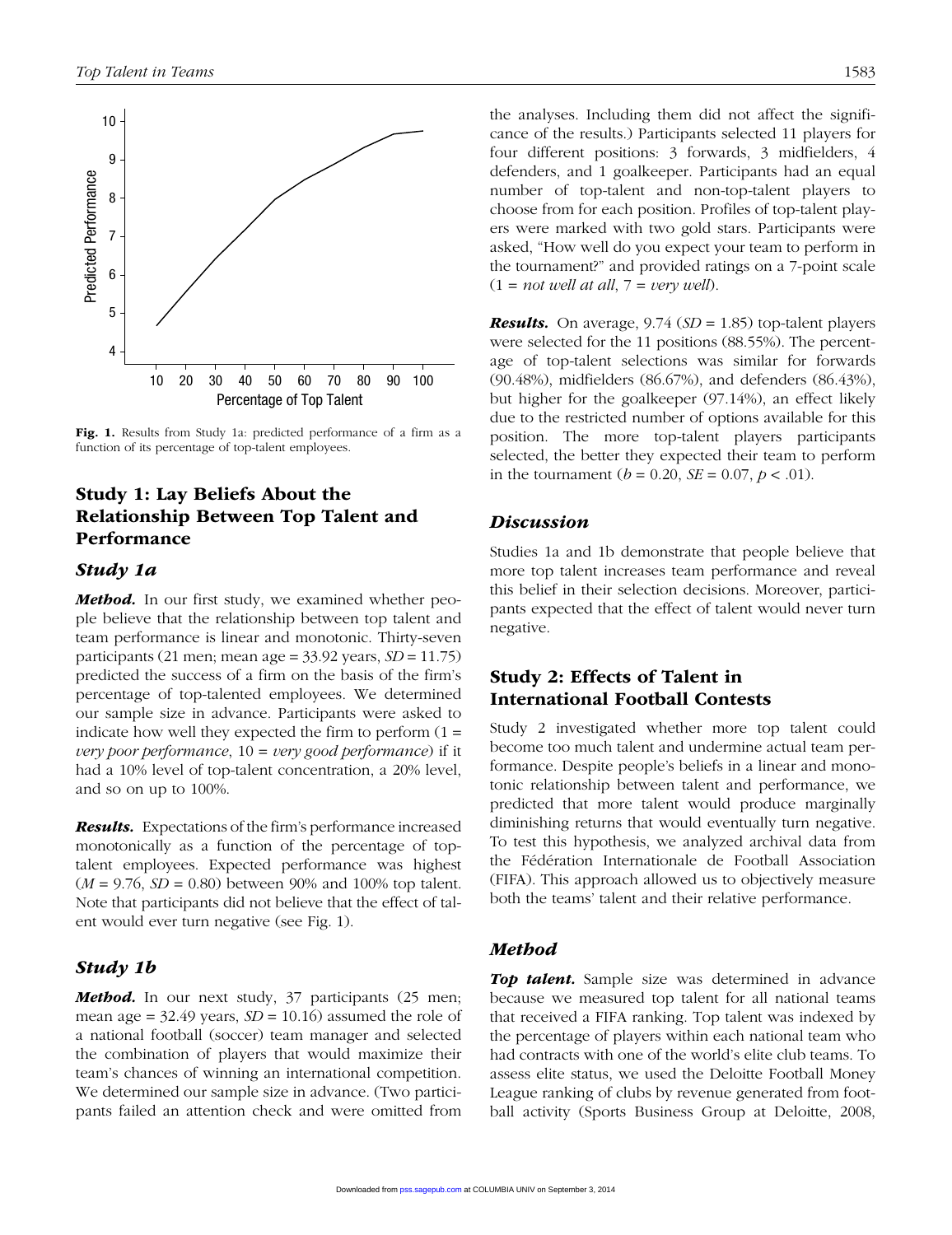|                              |        |        |          | Correlations |          |
|------------------------------|--------|--------|----------|--------------|----------|
| Measure                      | М      | SD     |          |              |          |
| 1. Team performance (points) | 393.30 | 320.12 |          |              |          |
| 2. Top-talent percentage     | 7%     | 16%    | $.73***$ |              |          |
| 3. Roster size               | 18.53  | 6.79   | $.53***$ | $.24***$     |          |
| 4. Games played              | 8.90   | 4.65   | $.54***$ | 29***        | $.81***$ |

Table 1. Descriptive Statistics and Correlations in Study 2

\*\*\**p* < .001.

2009, 2010, 2012, 2013, 2014). We computed a top-talent percentage for each national team's roster during the 2010 and 2014 World Cup qualification phases by dividing the team's number of players active in one of these elite clubs (based on the 2008–2010 and 2012–2014 Deloitte club rankings, respectively) by the total number of players selected for the team. We included only those players who were selected twice or more during the qualification phase. Analyses produced similarly significant results with different cutoff points (e.g., all selected players, including those selected only once); we chose to include players who were selected twice or more to get a more reliable measure of the teams' regular compositions. Higher values of the top-talent percentage indicate a greater ratio of top talent.

To establish that playing for a club team with an elite Deloitte ranking was a valid proxy for top talent, we cross-referenced the players we had identified as top talent in 2010 with all players selected for the FIFA 2010 All-Star team, "the 2010 World Cup most talented players" (FIFA, 2010). All players selected for the All-Star team were coded as top talent in our sample.<sup>1</sup> Robustness tests with different cutoffs for top talent replicated the results reported here (see Robustness Tests in the Supplemental Material available online).

*Team performance.* Our team performance data were based on the averaged FIFA rankings during the 2010 and 2014 World Cup qualification periods (i.e., September 2008, March 2009, September 2009, and March 2010 for the 2010 World Cup and September 2012, March 2013, September 2013, and March 2014 for the 2014 World Cup; FIFA, n.d.-a). We chose these periods because the new FIFA rankings system (FIFA, n.d.-b) was used in both. This system calculates the performance of a given country's team in all international matches on the basis of the games' results, importance of each match, strength of opponents, regional strength, period, and number of matches considered per year (see FIFA, n.d.-b, for the calculation procedure). More points indicate better performance.

The 2010 World Cup qualification period included 207 national teams. Papua New Guinea was disqualified from participating and was coded as missing. The 2014 World Cup qualification period included 209 national teams because 3 new national teams received FIFA affiliation (Curaçao, São Tomé and Príncipe, and South Sudan), whereas the Netherlands Antilles national team was dissolved in October 2010.

*Control variables.* To ensure that our findings were robust to other factors that could influence team performance, we controlled for roster size, measured as the total number of players who were selected twice or more, and the number of games played during the qualification phase.

#### *Results*

We used generalized estimating equations with country as the subject variable and qualification period as the time variable in a mixed regression method (Tweedie with a log link) to analyze the data because our dependent variable was based on count data that were averaged (Little & Rubin, 1987). Table 1 presents descriptive statistics and Pearson's *r*s for all variables. Table 2 presents the results of the regression analyses.

Results were consistent with the lay intuition documented in Studies 1a and 1b, in that the linear relationship between talent and team performance was positive and significant (Table 2, Model 1). However, Study 2 also revealed a significant quadratic effect of top talent: Top talent benefited performance only up to a point, after which the marginal benefit of talent decreased and turned negative (Table 2, Model 2; Fig. 2). The linear and curvilinear effects remained significant when control variables were omitted (*b* = 5.95, *SE* = 0.42, *p* < .001, and *b* = –4.98,  $SE = 0.57$ ,  $p < .001$ , respectively).

We also examined the impact of outliers using Cook's distance. The Cook's distance value measures how far an observation is from the others in terms of the levels of the independent variable. Observations with values larger than  $4/n$  (with *n* being the sample size) are considered to be potentially highly influential outliers. The linear and curvilinear effects of talent remained significant after we removed 11 outliers (*b* = 5.61, *SE* = 0.43, *p* < .001, and  $b = -5.26$ , *SE* = 0.65, *p* < .001).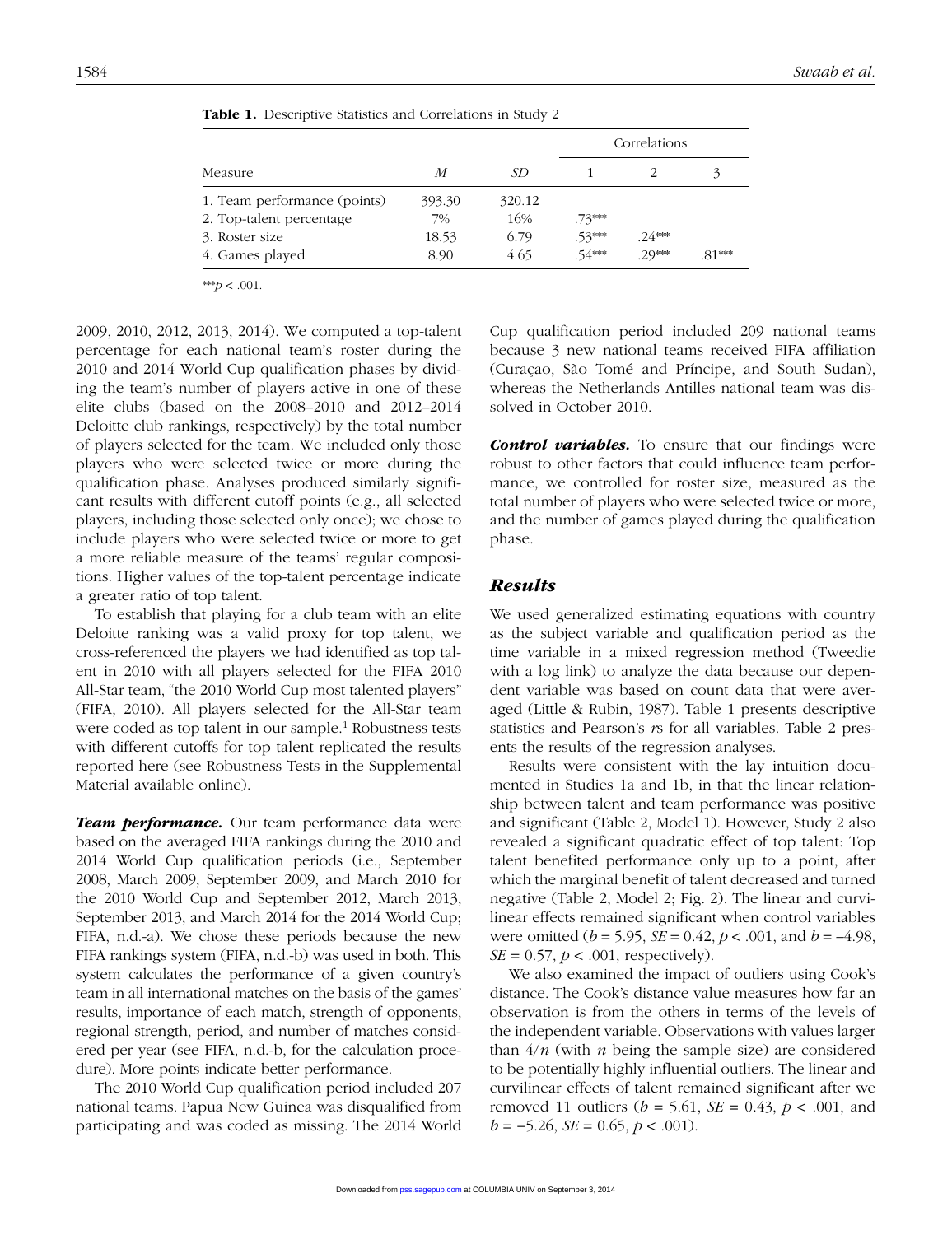Table 2. The Impact of Talent on Football Teams' Performance in Study 2 ( $n = 415$ )

| Predictor      | Model 1            | Model 2            |
|----------------|--------------------|--------------------|
| Talent         | $1.84***(0.16)$    | $4.58***(0.11)$    |
| Talent-squared |                    | $-4.26***$ (0.49)  |
| Roster size    | $0.04***$ $(0.01)$ | $0.04***$ $(0.01)$ |
| Games played   | $0.03***$ $(0.01)$ | $0.02**$ $(0.01)$  |
| Intercept      | $4.63***$ $(0.11)$ | $4.58***(0.11)$    |

Note: Standard errors are reported in parentheses. The corrected quasi-likelihood under the independence model criterion was 3,400.13 for Model 1 and 2,979.62 for Model 2.

\*\**p* < .01. \*\*\**p* < .001.

#### Study 3: Talent, Coordination, and Performance in the NBA

To test the robustness of the too-much-talent effect, in Study 3 we examined the impact of top talent on NBA basketball teams' performance during 10 seasons. The availability of comprehensive on-court data in the NBA also enabled us to test our proposed mechanism for the toomuch-talent effect: mediation by intrateam coordination.

#### *Method*

*Top talent.* We determined our sample size in advance by using NBA teams' performance in the 10 most recent seasons (2002–2012) for which data were available. We could not use the same talent measure as in Study 2 because the NBA analyses focused on teams that played in the same league rather than national teams. Instead, we coded top talent using the estimated wins added (EWA) for all individual players in the 30 NBA teams over those seasons. This resulted in a total of 297 team-level observations (there were only 29 teams in the 2002–2003 and 2003–2004 seasons because the Charlotte Bobcats were founded in 2004 and entered their first competition in 2004–2005). EWA captures a player's overall contribution to his team, as it gives the estimated number of wins a player adds to the team's season total above what a replacement player would produce (Hollinger, 2005).

EWA data were retrieved from ESPN (ESPN, n.d.) for each of the 4,285 player-level observations. For all seasons, we coded whether a player was in the top third (33.3%) of the overall cohort (1) or not (0) because this cutoff is often used to identify, select, and reward talent in organizations (e.g., McClelland, 1998), academia (e.g., Auguste, Kihn, & Miller, 2010; Crane, 1965) and sports (e.g., Groysberg, Sant, & Abrahams, 2008). Our theory suggests that it is the concentration of top talent that matters for coordination and performance. Thus, we did not use a mean EWA measure for each team because it does



Fig. 2. Results from Study 2: team performance during the 2010 and 2014 FIFA (Fédération Internationale de Football Association) World Cup qualification periods as a function of the percentage of top talent on the team's roster.

not accurately reflect the concentration of top talent and because our cutoff measure is conceptually and empirically similar to the measure of top talent that we used in Study 2. To establish that our measure was a valid proxy for top talent, we cross-referenced the players in the top third for EWA with all players selected for the 10 NBA All-Star tournaments, which bring together "the league's most talented players" (NBA, n.d.-b). Ninety-nine percent of the players selected for All-Star games during the 10 seasons were coded as top talent in our sample. Robustness tests with top 40% and top 20% used as the cutoffs for top talent replicated the results reported here (see Robustness Tests in the Supplemental Material).

We then calculated the top-talent percentage at the team level by dividing the number of top-talent players on a given team by the total number of players on that team. To achieve a relatively reliable measure of each team's regular composition, we included only the 3,876 players who played at least 20% of the games in a given season. Lower (e.g., 10%) and higher (e.g., 30%) cutoff points produced results with the same patterns and levels of significance as those reported here. Higher values of the top-talent percentage indicate higher levels of talent.

*Mediator: intrateam coordination.* We used a threeitem measure of on-court performance to quantify intrateam coordination. First, we used the average number of *assists* per game. An assist is credited when a player passes to a teammate who then scores; assists indicate team members' ability and willingness to support each other (Berman, Down, & Hill, 2002). Second,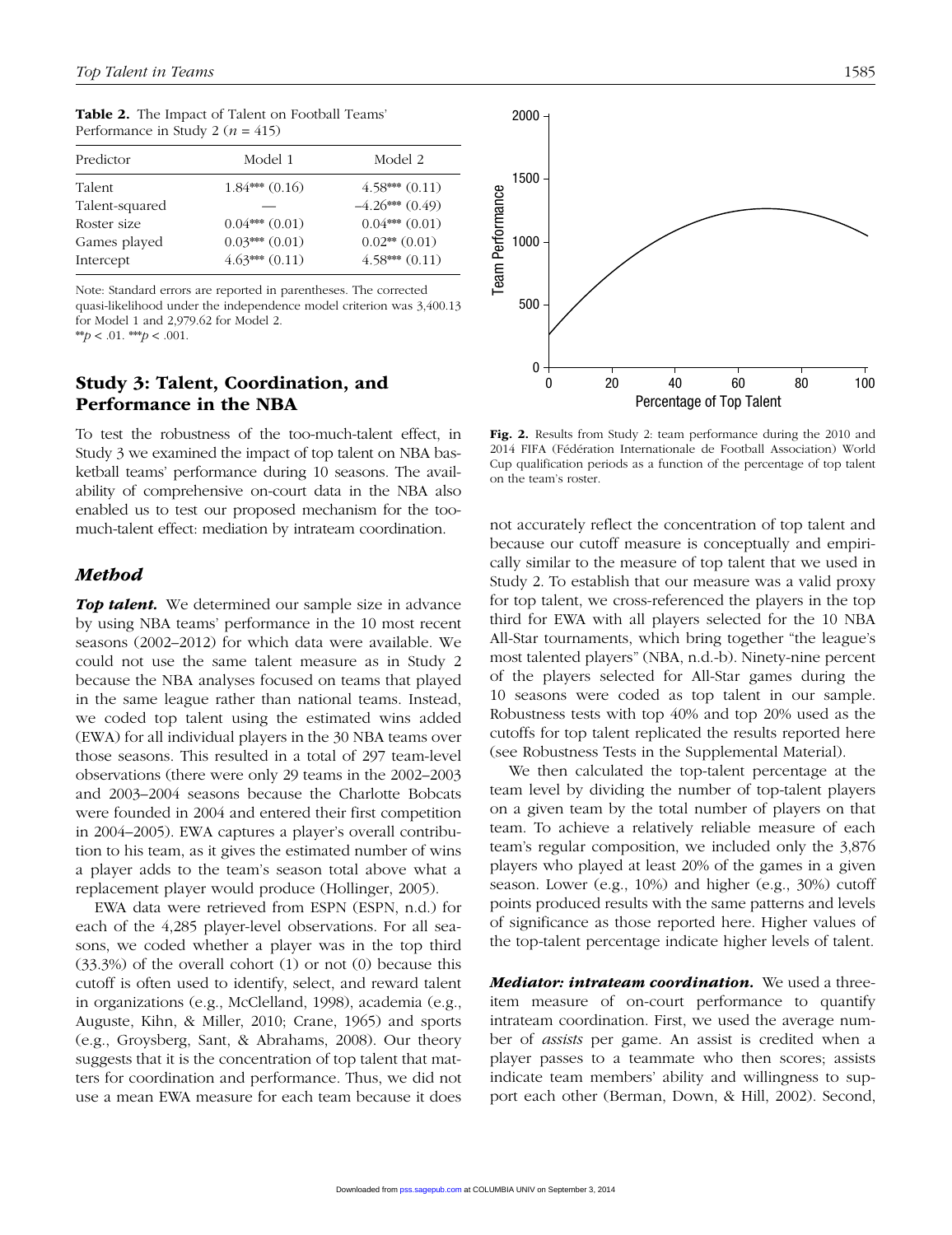|                                      | Correlations |      |           |           |          |        |          |         |  |
|--------------------------------------|--------------|------|-----------|-----------|----------|--------|----------|---------|--|
| Measure                              | M            | SD.  |           | 2         | 3        | 4      |          | $\circ$ |  |
| 1. Team performance (win percentage) | 50%          | 15%  |           |           |          |        |          |         |  |
| 2. Top-talent percentage             | 34%          | 11%  | $.35***$  |           |          |        |          |         |  |
| 3. Intrateam coordination            | 0.00         | 0.75 | $.63***$  | $.37***$  |          |        |          |         |  |
| 4. Free-throw percentage             | 76%          | 3%   | .10       | .07       | $.13*$   |        |          |         |  |
| 5. Roster size                       | 13.01        | 2.37 | $-.22***$ | $-.34***$ | $-.11$   | $-.10$ |          |         |  |
| 6. Games played                      | 80.39        | 4.82 | .00       | $-.00$    | .01      | .05    | $-.16**$ |         |  |
| 7. Lagged performance                | 50%          | 15%  | $.55***$  | $.26***$  | $.43***$ | .05    | $-.08$   | .00     |  |

Table 3. Descriptive Statistics and Correlations in Study 3

\**p* < .05. \*\**p* < .01. \*\*\**p* < .001.

we used *field-goal percentage*, the number of field goals made divided by the number of field goals attempted. A high field-goal percentage is most likely to result when a team is well coordinated because coordinated actions lead to less-contested shots. Finally, we used the average number of *defensive rebounds* per game. A defensive rebound occurs when a team retrieves the ball from the opponent after a missed shot and requires coordinated actions (Halevy et al., 2012; Wang, 2009). We standardized and averaged these three measures ( $\alpha = .63$ ).<sup>2</sup>

*Team performance.* Team performance was measured using each team's end-of-year win percentage and was retrieved from the NBA (NBA, n.d.-a) for each of the 10 seasons. Higher values indicate better performance. We obtained results identical to those reported here when we used number of wins as the dependent measure.

*Control variables.* As in Study 2, we controlled for roster size and number of games played. To account for the nonindependence of teams across seasons, we also included lagged performance, the win percentage of the preceding season, as a control variable. To be sure that our process measure captured coordination beyond individual performance, we also included individual players' free-throw percentages (Halevy et al., 2012).

#### *Results*

We used fixed-effects linear regressions of panel data, with team as the panel variable and season as the time variable (Wooldridge, 2009). Table 3 presents descriptive statistics and Pearson's *r*s for all variables. Tables 4 and 5 present the results of the regression analyses.

As in Study 2, the linear relationship between talent and team performance was positive and significant (Table 4, Model 1), but only up to a point, after which the marginal benefit of talent decreased and the slope eventually turned negative (Table 4, Model 2; Fig. 3). The linear and curvilinear effects remained significant when all control variables were omitted ( $b = 1.47$ ,  $SE = 0.44$ ,  $p =$ .002, and *b* = −1.45, *SE* = 0.61, *p* = .02, respectively). The linear and curvilinear effects also remained significant after we excluded 22 outliers ( $b = 1.57$ ,  $SE = 0.33$ ,  $p <$ .001, and *b* = −1.94, *SE* = 0.42, *p* < .001).

|  | <b>Table 4.</b> The Impact of Talent on Basketball Teams' Performance in Study $3 (n = 297)$ |  |  |  |  |  |  |  |
|--|----------------------------------------------------------------------------------------------|--|--|--|--|--|--|--|
|--|----------------------------------------------------------------------------------------------|--|--|--|--|--|--|--|

| Predictor              | Model 1               | Model 2                        | Model 3               |
|------------------------|-----------------------|--------------------------------|-----------------------|
| Talent                 | $0.35**$ $(0.10)$     | $1.61***(0.42)$                | $0.91*(0.43)$         |
| Talent-squared         |                       | $-1.83$ <sup>**</sup> $(0.56)$ | $-1.23*(0.57)$        |
| Intrateam coordination |                       |                                | $0.10***$ $(0.01)$    |
| Free-throw percentage  | 0.54(0.29)            | 0.56(0.27)                     | 0.17(0.25)            |
| Roster size            | $-0.00(0.00)$         | $-0.00(0.00)$                  | $-0.01*(0.00)$        |
| Games played           | $-0.00(0.00)$         | $-0.00(0.00)$                  | 0.00(0.00)            |
| Lagged performance     | $0.32***(0.05)$       | $0.34***(0.05)$                | $0.22***$ $(0.05)$    |
| Intercept              | $-0.12(0.27)$         | $-0.30(0.26)$                  | 0.28(0.24)            |
| $R^2$                  | .34                   | .38                            | .51                   |
| F                      | $F(5, 29) = 14.11***$ | $F(6, 29) = 14.93***$          | $F(7, 29) = 28.84***$ |

Note: Standard errors are reported in parentheses.

\**p* < .05. \*\**p* < .01. \*\*\**p* < .001.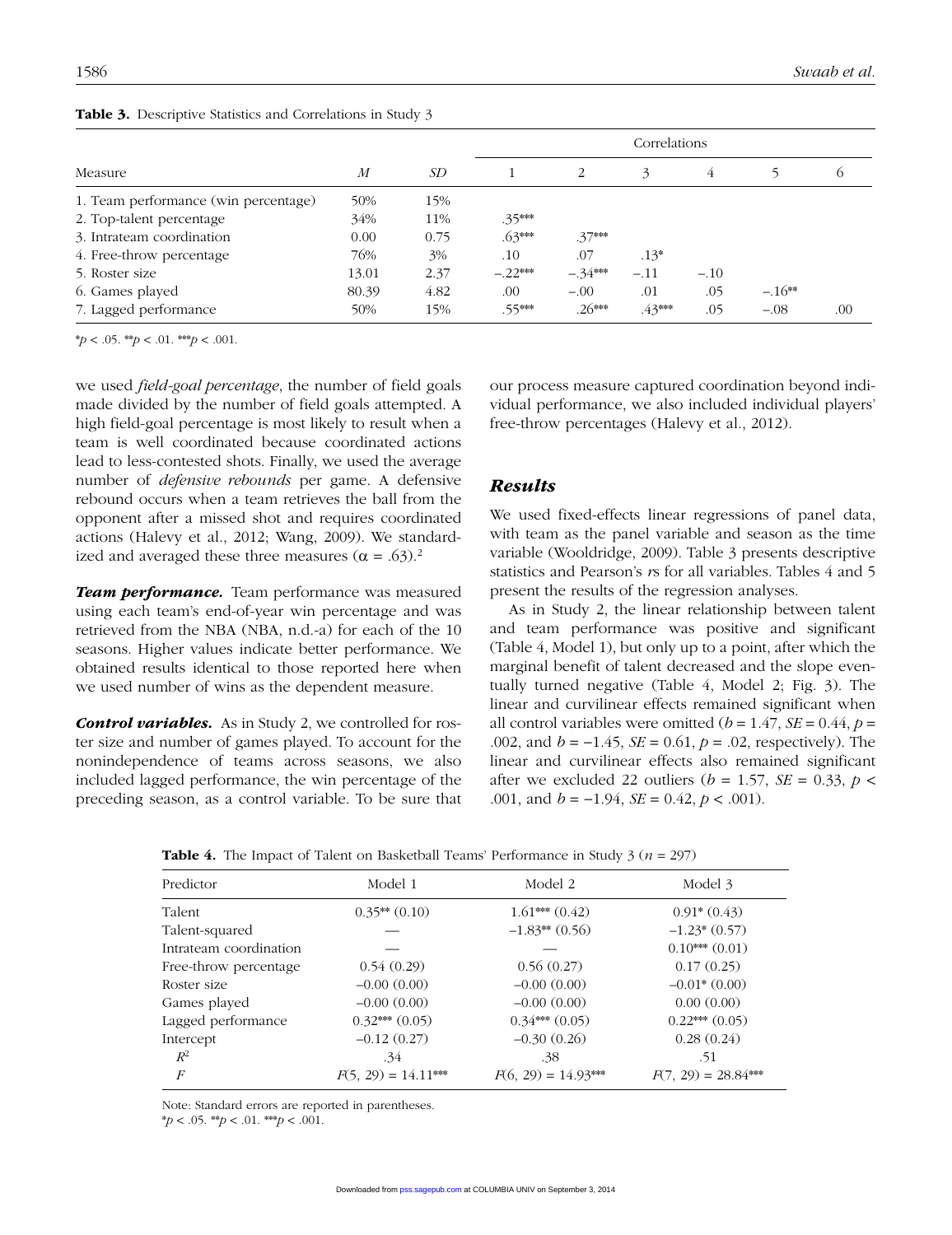| <b>Table 5.</b> The Impact of Talent on Basketball Teams' |
|-----------------------------------------------------------|
| Intrateam Coordination in Study 3 ( $n = 297$ )           |

| Predictor             | Model 1               | Model 2               |
|-----------------------|-----------------------|-----------------------|
| Talent                | $2.93***(0.52)$       | $7.13***$ $(1.46)$    |
| Talent-squared        |                       | $-6.07**$ (1.90)      |
| Free-throw percentage | $3.89*(1.52)$         | $3.94*(1.47)$         |
| Roster size           | 0.04(0.02)            | 0.03(0.02)            |
| Games played          | 0.00(0.01)            | 0.00(0.01)            |
| Lagged performance    | $1.20***$ $(0.26)$    | $1.25***(0.26)$       |
| Intercept             | $-5.32***(1.14)$      | $-5.91***(1.13)$      |
| $R^2$                 | -24                   | -26                   |
| F                     | $F(5, 29) = 14.14***$ | $F(6, 29) = 12.88***$ |

Note: Standard errors are reported in parentheses. \* $p < .05$ . \*\* $p < .01$ . \*\* $p < .001$ .

We found similar effects of top talent on intrateam coordination. As predicted, there was a linear relationship between talent and intrateam coordination (Table 5, Model 1), but the significant quadratic term showed that the linear relationship occurred only up to a point, after which the marginal benefit of talent decreased (Table 5, Model 2; Fig. 4). The linear and curvilinear effects remained significant when all control variables were omitted (*b* = 6.74, *SE* = 1.70, *p* < .001, and *b* = −5.41, *SE* = 2.30,  $p = 0.025$ , respectively), and also after we excluded 14 outliers (*b* = 7.89, *SE* = 1.51, *p* < .001, and *b* = −7.70,  $SE = 1.88, p < .001$ .

We tested whether intrateam coordination mediated the effects of talent on performance. The curvilinear effect of talent on performance was much weaker when intrateam coordination was included in the model (Table 4, Model 3), a result consistent with mediation. A Sobel test revealed significant mediation by intrateam coordination



Fig. 3. Results from Study 3: team performance in the National Basketball Association from 2002 through 2012 as a function of the percentage of top talent on the team's roster.



Fig. 4. Results from Study 3: intrateam coordination in the National Basketball Association from 2002 through 2012 as a function of the percentage of top talent on the team's roster.

(Sobel's *Z* = 2.93, *p* < .01; see Fig. 5). We also found evidence of mediation when we excluded 22 outliers (Sobel's  $Z = 2.17$ ,  $p < .05$ ). Bootstrapping results with 5,000 resamples demonstrated that zero fell outside the 95% confidence interval (CI) for the indirect effect, 95%  $CI = [-1.20, -0.12]$ . These analyses demonstrate that teams with levels of top talent that are too high perform worse than teams with lower levels of top talent because they coordinate less effectively.

#### Study 4: Talent and Performance When Interdependence Is Low: The Case of MLB

Studies 2 and 3 demonstrated that the marginal benefit of more top talent decreased at a much faster rate than people in Study 1 expected. In addition, Studies 2 and 3 showed that the relationship between talent and performance eventually turned negative. However, we also predicted that the too-much-talent effect emerges only when there is a high level of task interdependence among team members. When task interdependence is low and there is less coordination required, more talent should continue to benefit teams and not hurt performance.

To test this hypothesis, we analyzed MLB data. Prior research suggests that baseball involves much less task interdependence among team members (Bloom, 1999; Halevy et al., 2012), compared with football and basketball. In fact, baseball has been described as ''an individual sport masquerading as a team sport'' (Simmons, 2012). Therefore, we predicted that the relationship between talent and team performance in baseball would never turn negative.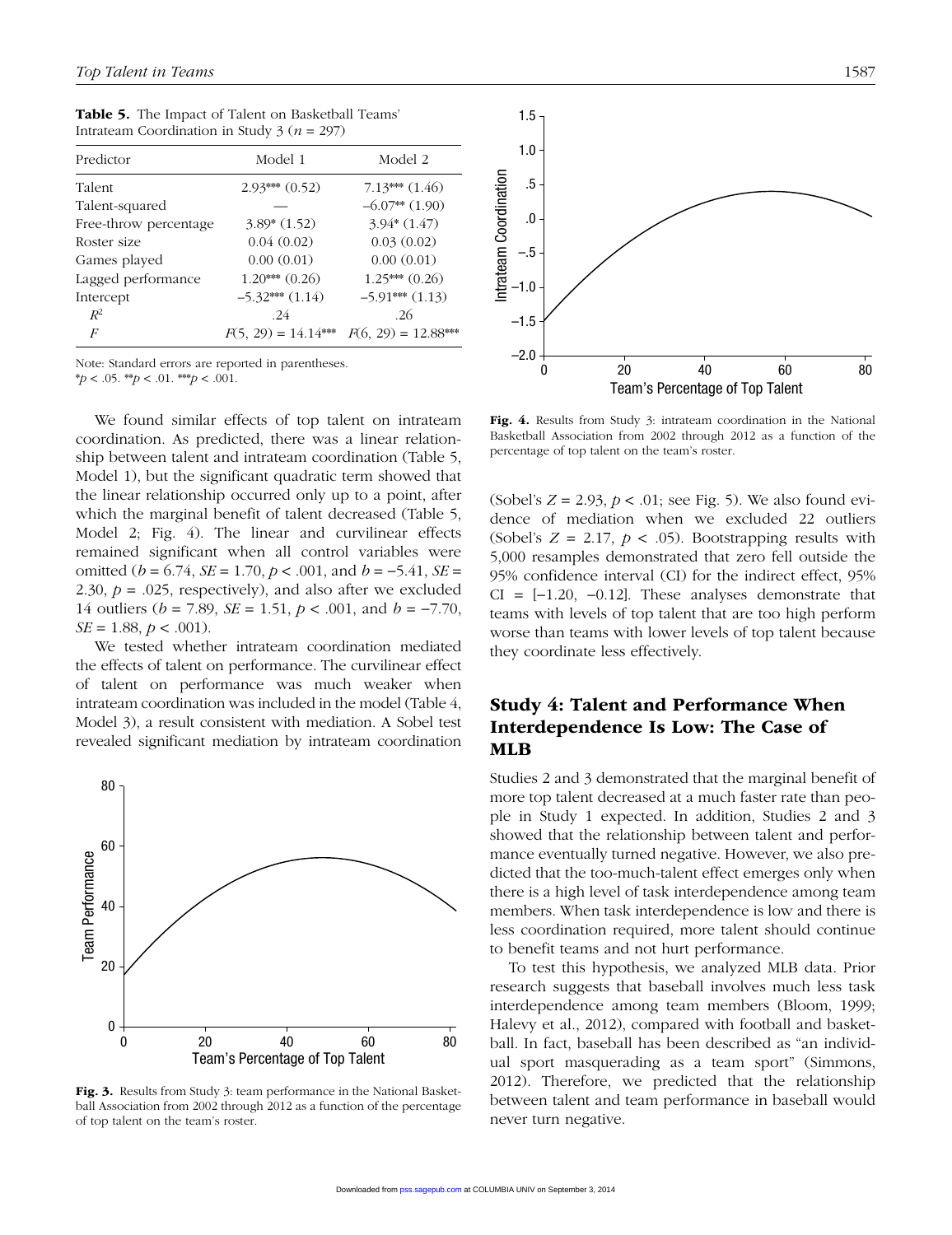

Fig. 5. Results from Study 3: intrateam coordination as a mediator of the curvilinear effect of talent on basketball teams' performance. The values along the paths are unstandardized regression coefficients; standard errors are reported in parentheses. Asterisks indicate the coefficients' level of significance (\**p* < .05, \*\**p* < .01, \*\*\**p* < .001). Along the bottom arrow, the results on the left reflect the direct effect of top talent on team performance, and the results on the right reflect the effect of top talent on team performance with intrateam coordination included.

#### *Method*

*Top talent.* We determined our sample size in advance by including all individual players on 30 MLB teams over the 10 most recent seasons (2002–2012) for which data were available; this resulted in a total of 300 team-level observations. We identified top talent using wins above replacement (WAR), the number of wins a player contributes relative to a freely available minor-league player. Similar to the top-talent measure in Study 3, WAR captures a player's overall contribution to the team and is an ideal measure of talent because it gives the estimated number of wins a player adds to a team's season total above what a replacement player would produce.

WAR data were retrieved from Baseball Reference (Baseball-Reference.com, n.d.) for each of the 13,750 player-level observations. For all seasons, we coded whether a player was in the top third (33.3%) of the overall cohort (1) or not (0). To establish that our measure was a valid proxy for top talent, we cross-referenced the players in the top third for WAR with all players selected for each of the annual MLB All-Star tournaments, which bring together the league's most talented players selected by managers and fans. Eighty percent of the players who participated in All-Star games during the 10 seasons were coded as top talent. Robustness tests with top 40% and top 20% used as the cutoffs for top talent replicated the results reported here (see Robustness Tests in the Supplemental Material). We then calculated the top-talent percentage in the same way as in Studies 2 and 3. In these calculations, we included only the 7,069 players who played 20% or more of the games in a given season. Lower (e.g., 10%) and higher (e.g., 30%) cutoff points produced results identical to those reported here. Higher values of the top-talent percentage indicate higher levels of talent.

*Team performance.* Team performance was measured using each team's win percentage and was retrieved from Baseball Reference (Baseball-Reference.com, n.d.) for each of the 10 seasons. Higher values indicate better performance. We obtained results identical to those reported here when we used number of wins as the dependent measure.

*Control variables.* As in Study 3, we included roster size, number of games played, and lagged performance as control variables.

#### *Results*

The same analytical approach was used as in Study 3. Table 6 presents descriptive statistics and Pearson's *r*s for our independent, control, and dependent variables. Table 7 presents the results of the regression analyses.

As predicted, we found a significant linear relationship between top talent and team performance (Table 7, Models 1 and 2) but no curvilinear effect (Fig. 6). When all control variables were omitted, the linear effect was significant ( $b = 0.76$ ,  $SE = 0.17$ ,  $p < .001$ ). Although the curvilinear relationship was significant when control variables were omitted (*b* = −0.49, *SE* = 0.24, *p* = .05), the effect of talent on team performance never turned negative. The linear effect remained significant after we excluded 17 outliers ( $b = 0.62$ ,  $SE = 0.13$ ,  $p < .001$ ), whereas the curvilinear effect was not significant,  $b =$ −0.30, *SE* = 0.18, *p* > .10).

As we predicted, the effect of top talent never turned negative in baseball, a sport in which task interdependence is relatively low (Bloom, 1999; Halevy et al., 2012). Thus, there was no too-much-talent effect in baseball, unlike in football and basketball.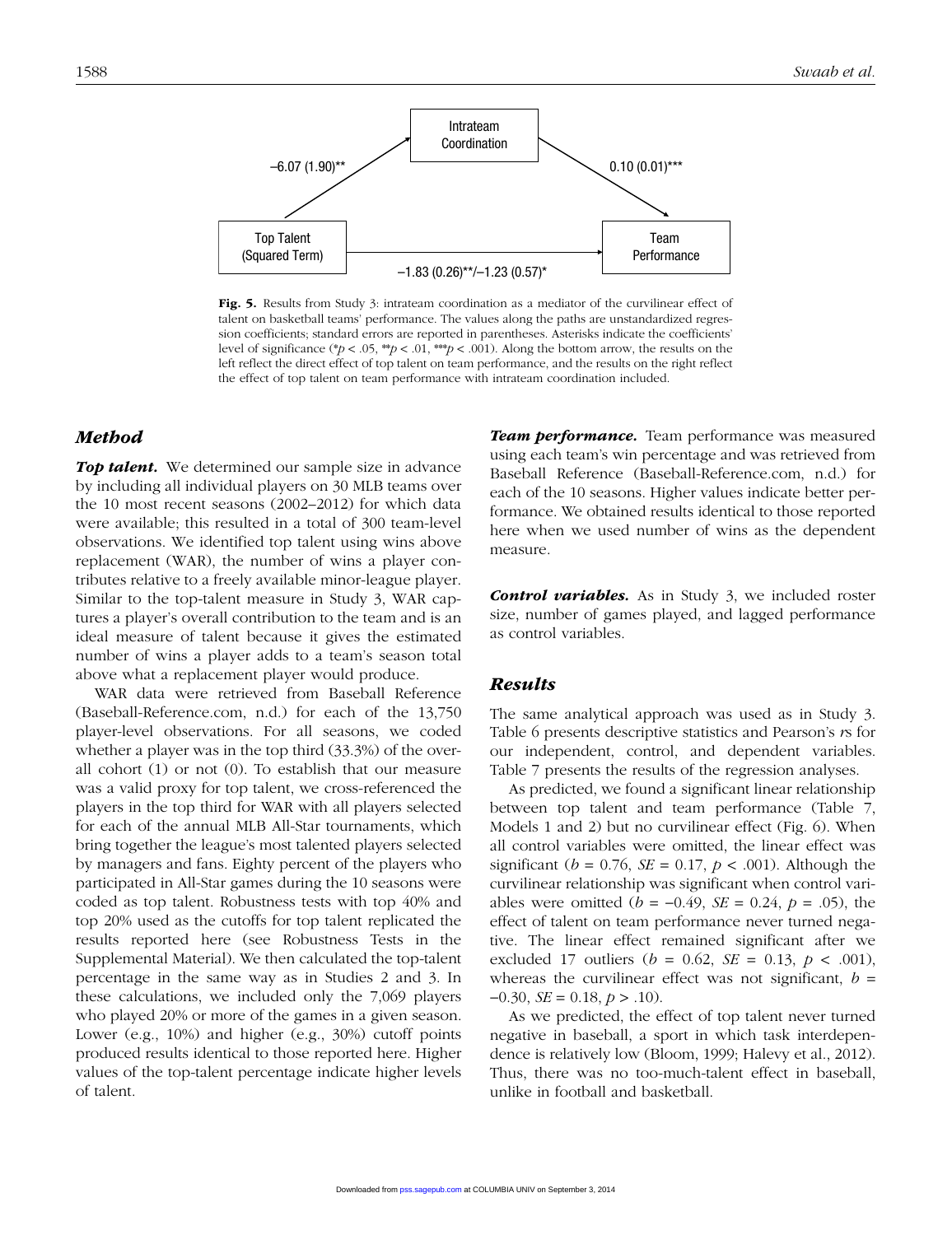|                                      |        |      | Correlations |           |          |     |
|--------------------------------------|--------|------|--------------|-----------|----------|-----|
| Measure                              | M      | SD   |              |           |          | 4   |
| 1. Team performance (win percentage) | 50%    | 7%   |              |           |          |     |
| 2. Top-talent percentage             | 34%    | 11%  | $.72***$     |           |          |     |
| 3. Roster size                       | 23.56  | 2.54 | $-.22***$    | $-.37***$ |          |     |
| 4. Games played                      | 161.95 | 0.31 | .10          | $.14*$    | $-.06$   |     |
| 5. Lagged performance                | 50%    | 7%   | $.53***$     | $.34***$  | $-.17**$ | .05 |

Table 6. Descriptive Statistics and Correlations in Study 4

\* $p < .05$ . \*\* $p < .01$ . \*\* $p < .001$ .

#### General Discussion

Intuitively, people believe that teams will benefit from ever-increasing levels of top talent. Indeed, Studies 1a and 1b confirmed that people generally believe that the relationship between talent and performance is linear and monotonic; participants expected that more talent would improve performance, and they did not expect the relationship between talent and team performance to turn negative at any level of talent.

In contrast to these lay intuitions, Studies 2 and 3 demonstrated that the relationship between talent and performance eventually turns negative in both football and basketball. First, the actual marginal benefit of more talent decreased at a much faster rate than people believed it would. Second, in both cases, the relationship between talent and performance eventually turned negative.

We predicted that this too-much-talent effect would emerge only when successful outcomes were contingent on a high level of task interdependence among teammates. We found two pieces of evidence supporting this prediction. First, reduced levels of intrateam coordination mediated the too-much-talent effect in basketball. Second, the too-much-talent effect held only when task interdependence was high. When interdependence was relatively low (i.e., in baseball), the relationship between top

Table 7. The Impact of Talent on Baseball Teams' Performance in Study 4 (*n* = 300)

| Predictor          | Model 1               | Model 2               |
|--------------------|-----------------------|-----------------------|
| Talent             | $0.41***(0.03)$       | $0.70***$ $(0.15)$    |
| Talent-squared     |                       | $-0.42(0.21)$         |
| Roster size        | 0.00(0.00)            | 0.00(0.00)            |
| Games played       | 0.00(0.01)            | 0.00(0.01)            |
| Lagged performance | $0.21***$ $(0.05)$    | $0.20***$ $(0.04)$    |
| Intercept          | $-0.33(1.68)$         | $-0.38(1.71)$         |
| $R^2$              | .60                   | .61                   |
| F                  | $F(4, 29) = 78.85***$ | $F(5, 29) = 93.36***$ |
|                    |                       |                       |

Note: Standard errors are reported in parentheses. \*\*\**p* < .001.

talent and team performance never turned negative. These results suggest that people's lay beliefs about the relationship between talent and performance are accurate, but only for tasks low in task interdependence.

The current studies contribute to the literature by identifying both when and why more talent becomes too much talent. Although we inferred effects of task interdependence by comparing results for football and basketball with those for baseball, future research could manipulate task interdependence directly and test the effects of other types of interdependence (e.g., outcome interdependence). Future research could also more directly explore whether status conflicts underlie the too-much-talent effect, as well as investigate whether our findings extend beyond the domain of sports. Given prior research showing that talent affects perceptions of status (Gould, 2002) and that status perceptions can hurt performance (Bendersky & Hays, 2012), we predict that the too-much-talent effect will be found in other organizational contexts as well (see Groysberg et al., 2008). Indeed, "what connects the domains of sport



Fig. 6. Results from Study 4: team performance in Major League Baseball from 2002 through 2012 as a function of the percentage of top talent on the team's roster.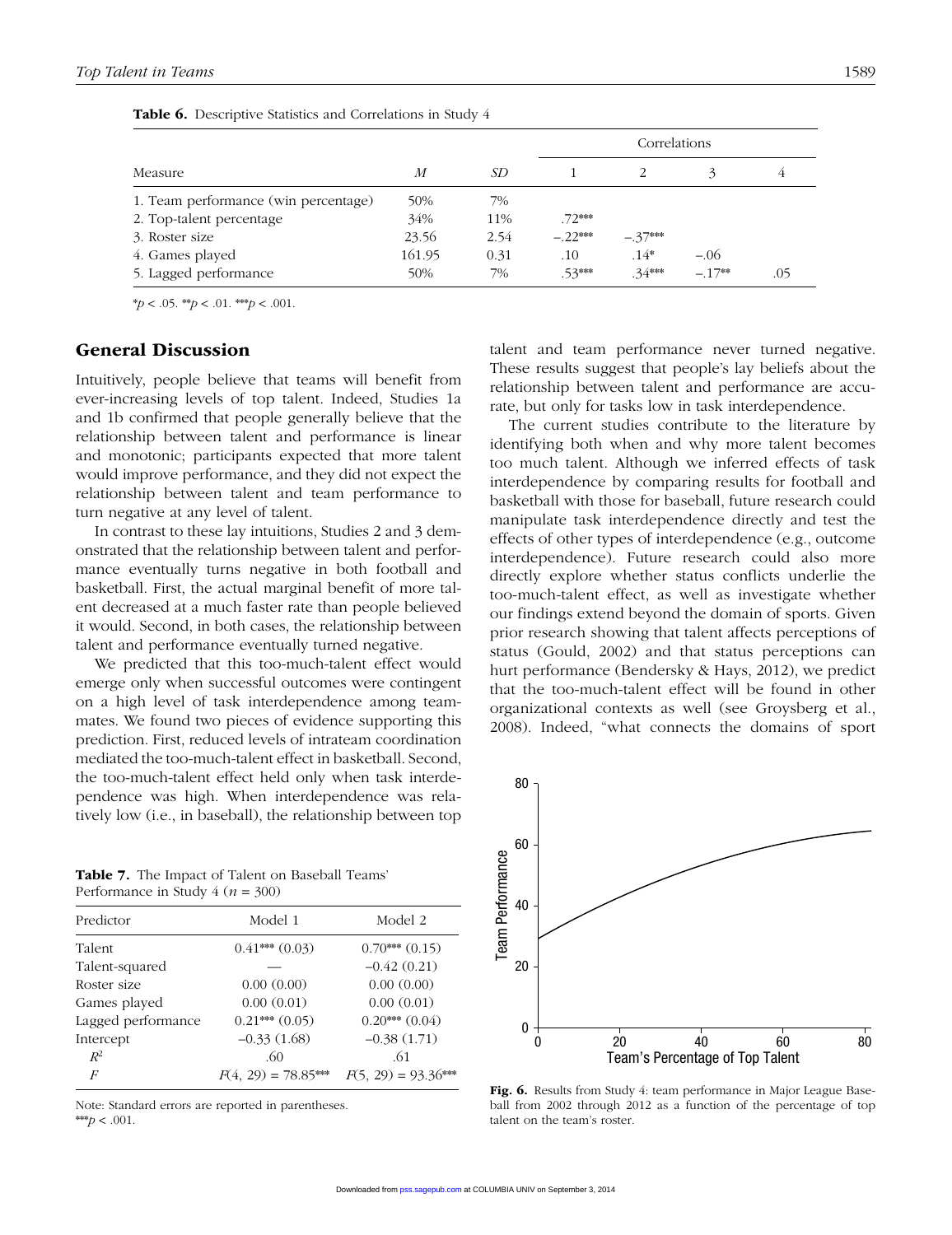with other organizational contexts are central concerns of competition and cooperation" (Day, Gordon, & Fink, 2012, p. 399).

Our findings reflect the disappointing fact that teams of superstars often fail to live up to expectations. Consider the disappointing performances of the French national football team in the 2010 World Cup, the Dutch national football team during the 2012 European championship, or the Miami Heat during the 2010–2011 NBA season. All these teams were brimming with individual talent. The current data suggest that selecting fewer toptalent players may produce a better team. Indeed, Louis van Gaal made a bold move when he took over as coach of the Dutch national team following the 2012 European championship: He completely reassembled the team and significantly reduced the number of the team's top-talented players (i.e., the number who had contracts with the world's elite clubs). His actions suggested that he understood the too-much-talent effect that we have documented here. The Dutch qualified for the 2014 World Cup without losing a single game. Likewise, the Miami Heat won the championship in 2011–2012 when two of their All-Stars were hobbled by injuries, which lowered their overall talent but created a clear pecking order.

Given the ubiquity of and reliance on interdependent teams in society, organizational architects should be wary that too much top talent can produce diminishing marginal returns and even decrease performance by hindering intrateam coordination. Just as a colony of highperforming chickens competing for dominance suffers decrements in overall egg production and increases in bird mortality, teams with too much talent appear to divert attention away from coordination as team members peck at each other in their attempts to establish intragroup standing. In many cases, too much talent can be the seed of failure.

#### Author Contributions

R. I. Swaab and A. D. Galinsky developed the study concept. All authors contributed to the data collection, analysis, and interpretation. R. I. Swaab, A. D. Galinsky, and E. M. Anicich drafted the manuscript, and M. Schaerer and R. Ronay provided numerous critical revisions. All authors approved the final version of the manuscript for submission.

#### Declaration of Conflicting Interests

The authors declared that they had no conflicts of interest with respect to their authorship or the publication of this article.

#### Supplemental Material

[Additional supporting information may be found at http://pss](http://pss.sagepub.com/content/by/supplemental-data) .sagepub.com/content/by/supplemental-data

#### Open Practices

The data for Studies 1a and 1b have been made publicly available via Open Science Framework and can be accessed at https://osf.io/bw48s. The materials for Studies 1a and 1b have also been made publicly available via Open Science Framework and can be accessed at https://osf.io/y4c82. Because the individual-level player data in Studies 2, 3, and 4 are also part of another research project, there is a 3-year embargo on this data posting. It is important to note that all the archival studies are based on publicly available data sets. Thus, motivated investigators who follow the procedures described in the Method sections (all sources for data download are cited) could re-create exactly the same data sets. The complete Open Practices [Disclosure for this article can be found at http://pss.sagepub](http://pss.sagepub.com/content/by/supplemental-data) .com/content/by/supplemental-data. This article has received the badge for Open Materials. More information about the [Open Practices badges can be found at https://osf.io/tvyxz/](https://osf.io/tvyxz/wiki/view/) wiki/view/ and [http://pss.sagepub.com/content/25/1/3.full.](http://pss.sagepub.com/content/25/1/3.full)

#### Notes

1. We could not conduct these analyses for the 2014 data because the World Cup in Brazil had not yet finished at the time this article was written.

2. Although reliability coefficients tend to be higher in survey research, this coefficient is considered to be satisfactory given that the three measures included in our coordination index involved objective behavioral measures that were aggregated across multiple individuals, teams, months, and seasons (Halevy et al., 2012).

#### References

- Auguste, B., Kihn, P., & Miller, M. (2010). *Closing the talent gap: Attracting and retaining top-third graduates to careers in teaching* (McKinsey & Company Report). Retrieved from http://mckinseyonsociety.com/closing-the-talent-gap/
- Baseball-Reference.com. (2013). *American League team statistics and standings*. Retrieved from http://www.baseballreference.com/leagues/AL/
- Bendersky, C., & Hays, N. A. (2012). Status conflict in groups. *Organization Science*, *23*, 323–340.
- Berman, S. L., Down, J., & Hill, C. W. (2002). Tacit knowledge as a source of competitive advantage in the National Basketball Association. *Academy of Management Journal*, *45*, 13–31.
- Bloom, M. (1999). The performance effects of pay dispersion on individuals and organizations. *Academy of Management Journal*, *42*, 25–40.
- Chambers, E. G., Foulon, M., Handfield-Jones, H., Hanklin, S. M., & Michaels, E. G. (1998). The war for talent. *The McKinsey Quarterly*, *3*, 44–57.
- Crane, D. (1965). Scientists at major and minor universities: A study of productivity and recognition. *American Sociological Review*, *29*, 699–714.
- Day, D. V., Gordon, S., & Fink, C. (2012). The sporting life: Exploring organizations through the lens of sport. *Academy of Management Annals*, *6*, 397–433.